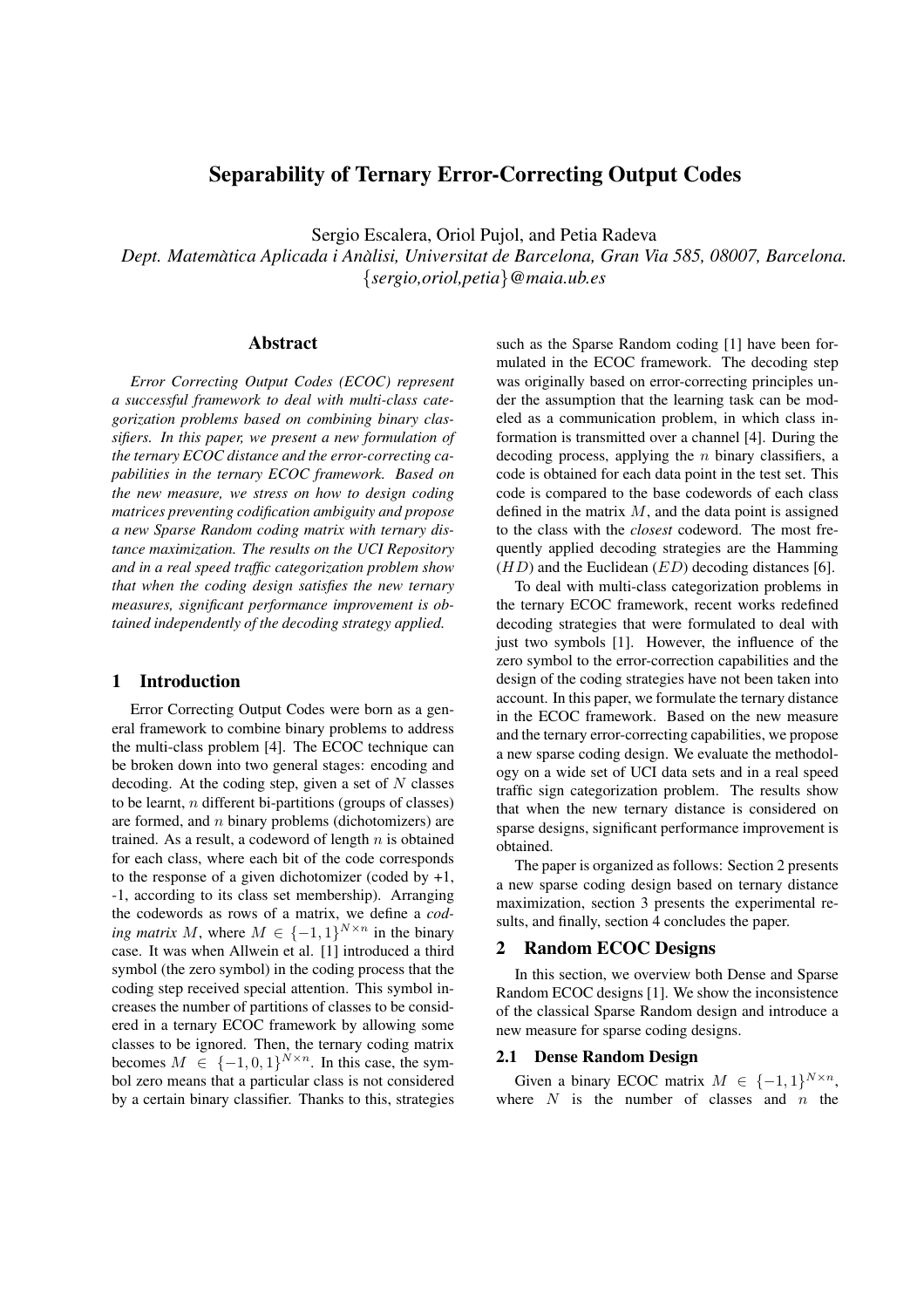codeword length, the minimum Hamming distance  $d_r$  among all pairs of rows is defined as  $d_r$  =  $min\left\{\sum_{j=1}^{n}(1-sign(y_{i_1}^j \cdot y_{i_2}^j))/2\right\}, \text{ for } i_1, i_2 \in$  $\{1, ..., N\}, i_1 \neq i_2$ , being  $y_{i_1}^j$  the j<sup>th</sup> position of the codeword for class c. Suppose that two codewords codeword for class  $c_{i_1}$ . Suppose that two codewords coded using  $\{-1, +1\}$  values have a Hamming distance of three. Then, it means that even if we fail in a bit, we still are able to obtain the correct classification. It suggests that a distance  $d_r$  in a binary ECOC matrix M can correct  $\left[d_r-1\right]/2$  codeword errors at the decoding step [4]. Because of these binary error-correction capabilities, many ECOC designs, such as random ECOC strategies, base the design of the ECOC coding matrix on maximizing the value  $d_r$  [1]. Let us now consider the distance  $d_c$  between all pairs of columns and their opposites  $d_c = min_{j_1, j_2} \{min(A(j_1, j_2), B(j_1, j_2))\},\$ being:

$$
A(j_1, j_2) = \sum_{i=1}^{N} (1 - sign(y_i^{j_1} \cdot y_i^{j_2})) / 2 \qquad (1)
$$

$$
B(j_1, j_2) = \sum_{i=1}^{N} (1 - sign(-1 \cdot (y_i^{j_1}) \cdot y_i^{j_2})) / 2 \quad (2)
$$

where  $j_1, j_2 \in \{1, ..., n\}, j_1 \neq j_2$ . High value of  $d_c$  contributes to consider different sub-partitions of classes and to increase the variability of the knowledge of the classifiers. Note that in eq.(2) the factor  $(-1)$  is used to take into account the independence of the class ordering, i.e. the base classifier learns the same problem from the partition  $C_1$  versus  $C_2$  and from  $C_2$  versus  $C_1$ .

The Dense Random ECOC strategy [1] tries to maximize simultaneously both previous  $d_r$  and  $d_c$  distances to design matrices where the decoding strategies are able to obtain a correct classification still when there exist failures in some bits of the tested codewords. The Dense random strategy generates a high number of random coding matrices  $M$  of length  $n$ , where the values  $\{+1, -1\}$  have a certain probability to appear (usually  $P(1) = P(-1) = 0.5$ . Studies on the performance of the dense random strategy suggests a length of  $n = 10 \log N$  [1]. In order to assure optimal performance of ECOC classification, for the set of generated dense random matrices, the optimal one should maximize the HD between rows  $d_r$  and columns  $d_c$ , taking into account that each column of the matrix M must contain both different symbols  $\{-1, +1\}$ .<br>2.2 Classical Sparse Random Desi

### **Classical Sparse Random Design**

One of the main limitations of the binary ECOC framework is the need of considering all classes for each binary classifier. Although a high distance  $d_r$  and  $d_c$  can be computed, the selection of the most relevant sub-partition of classes for different multi-classification problems is not assured in the coding design. This fact implies the need of designing large codes to increase the discriminating ability of the combined set of binary problems. Moreover, taking into account the whole set of classes for each classifier significantly reduces the number of possible sub-partitions of classes to consider.

To take into account a higher number of possible classifiers, a third symbol was introduced in the ECOC framework [1]. In this sense, the Sparse Random strategy is designed in the same way than the Dense design, but it includes the third symbol zero with another probability to appear, given by  $P(0) = 1 - P(-1) - P(1)$ . Studies suggest a sparse code length of  $15 \log N$  [1].

#### 2.2.1 Sparse Design with Ternary Separability

Let us show an example to analyze sparse designs. A zero symbol in a class code introduces *one degree of freedom*, that means that both +1 and -1 are possible values during the test classification since the class has not been taken into account to train the corresponding dichotomizer. Any codeword  $y_i$  containing the zero symbol defines an extended set of possible codewords that could be obtained by examples of the class  $c_i$ . In this sense, a possible codeword  $y_1 = \{1, 0, 0\}$  can be disambiguated into its extended set of codewords  $Y_1^e$  = amorguated mio its extended set of codewords  $r_1 = {\{1, 1, 1\}, \{1, -1\}, \{1, -1, 1\}, \{1, -1, -1\}}\}$ , where each of the four codewords of  $y_1$  is a possible representation<sup>1</sup> of the same codeword  $y_1$ . Now, a possible codeword for a second class  $y_2 = \{1, 1, 1\}$  corresponds to one of the four possible representations of  $y_1$  ( $y_2 \in Y_1^e$ ). Let us consider another example of codewords of length six. Suppose that we randomly define two codewords  $y_1 = \{1, 1, 1, 0, 0, 0\}$  and  $y_2 = \{0, 0, 0, 1, 1, 1\}$  in a Sparse Random design. If we use the classical distance  $d_r$  between  $y_1$  and  $y_2$ , we obtain a class separability of three. However, based on the previous example, if we disambiguate  $y_1$  and  $y_2$ , we obtain that  $Y_1^e \cap Y_2^e = \{1, 1, 1, 1, 1, 1\}$ . Thus, an input test code-<br>word  $X = \{1, 1, 1, 1, 1\}$  belongs to both previous word  $X = \{1, 1, 1, 1, 1, 1\}$  belongs to both previous codewords, which implies a wrong Sparse design. Finally, observe the ternary coding matrix  $M$  of fig. 1. Suppose that the matrix  $M$  of the figure receives an input test data sample which codeword corresponds to  $X = \{-1, 1, 1, 1, 1\}$ . This codeword matches with the four positions different of zero from class  $c_1$  and the three from class  $c_3$ . In this case,  $X \in Y_1^e$  and  $X \in Y_3^e$ . Thus, both classes can be a possible solution. However, the  $HD$  between codewords  $y_1$  and  $y_3$  produces a value of 1.5. Note that in the literature [1], a Sparse Random matrix is generated by selecting the matrix from a previous set of matrices that maximizes the distances  $d_r$ and  $d_c$ . The HD between columns containing the third

<sup>&</sup>lt;sup>1</sup>Possible representation means that any test example of class  $c_1$ would give a codeword from  $Y_1^e$ .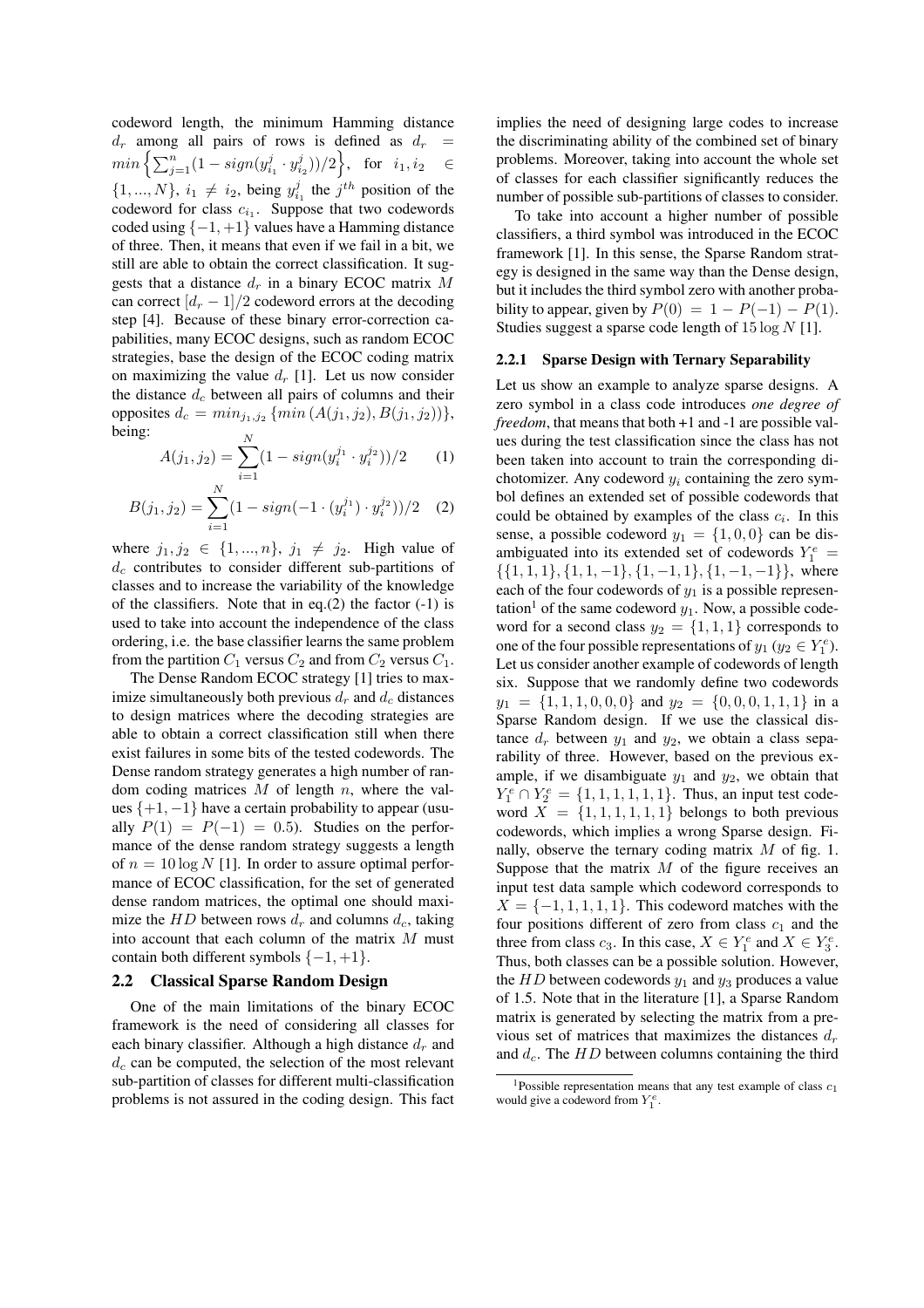symbol is still useful since the zero positions help to create create a rich set of partitions to be learnt. However, the measure  $d_r$  for the row separability in terms of the  $HD$  is inconsistent. Instead, to assure that the coding matrix  $M$  splits all pairs of classes, each pair of codewords of M should be split by at least one hypothesis:



**Figure 1.** Codification error between classes  $c_1$  and  $c_3$ .

Definition 1.: The ternary separability condition of a matrix  $M$  is defined as:

 $\forall (y_{i_1}, y_{i_2})|i_1, i_2 \in \{1, ..., N\}, i_1 \neq i_2, \exists h_j |$  $(c_{i_1} \in C_1^j, c_{i_2} \in C_2^j) \vee (c_{i_2} \in C_1^j, c_{i_1} \in C_2^j)$ <br>where  $C_2^j$  and  $C_2^j$  are the two subsets of cla

where  $C_1^j$  and  $C_2^j$  are the two subsets of classes for hypothesis  $h_i$ , respectively. Then, we define the distance between two codewords in a ternary ECOC:

Definition 2.: The ternary distance between two codewords  $(y_1,y_2)$  is defined as:

$$
d(y_1, y_2) = \sum_{j=1}^{n} \frac{1}{2} |y_1^j| |y_2^j| (1 - y_1 y_2)
$$
 (3)

It defines the number of different bits between two codewords without taking into account the positions coded by zero. The weighting term  $|y_1^j||y_2^j|$  makes the distance to ignore the zero positions which do not give information about the classes separability. Then, the pair of codewords  $(y_{i_1}, y_{i_2})$  that are split by the minimum number of hypothesis in a ternary ECOC matrix M defines the new distance  $d_t$ :

**Definition 3.:** The **distance**  $d_t$  of a coding matrix M is defined as follows:

$$
d_t = argmin_{i_1, i_2} \sum_{j=1}^n \frac{1}{2} |y_{i_1}^j| |y_{i_2}^j| (1 - y_{i_1} y_{i_2}) \quad (4)
$$

where the term  $d_t$  defines the distance between the pair of codewords that are split by the minimum number of binary problems in a ternary ECOC matrix. Then, as the distance in the ternary case is reformulated, the new measure of error-correction changes. Having a Nmulti-class classification problem in the binary ECOC framework, a distance  $d_r$  between rows of M can correct  $\left\lfloor d_r - 1 \right\rfloor/2$  bits errors. In the ternary case, the maximum class separability is defined by the measure  $d_t$ . Thus, on a sparse ECOC matrix,  $\left[d_t - 1\right]$  bits errors can be corrected<sup>2</sup>. Then, as the use of the distance  $d_r$ applied to the classical design of the Sparse Random matrix M produces inconsistences, we suggest to redefine the coding stage of the Sparse Random designs. A good codification of a ternary matrix should assure the highest number of codeword bits splitting each pair of rows; that is to maximize the value  $d_t$ . Therefore, we propose to use the new measure of ternary separability for the Sparse Random design. In this case, the selected random matrix should be that one which maximizes simultaneously  $d_c$  and  $d_t$ .

## 3 Results

First, we discuss the data, comparatives, and measurements: • *Data*: We used the 16 multi-class data sets from the UCI Repository [2] described in table 1. We also use the video sequences obtained from a Mobile Mapping System [3] to test a real traffic sign categorization problem. • *Comparatives*: We use the classical Sparse Random design [1] and the new Sparse Random with ternary distance maximization. The sparse matrices are selected from a set of 20000 randomly generated matrices with a length of codewords of  $N$ , where  $P(0) = P(1) = P(-1) = 1/3$ . To decode, we use nine state-of-the-art decoding strategies: HD [4],  $ED$  [6], Inverse Hamming Decoding ( $IHD$ ) [8], Attenuated Euclidean Decoding  $(AED)$  [5], Linear  $(LLB)$ and Exponential (ELB) Loss-based [1], Probabilistic Decoding  $(PD)$  [7], Laplacian Decoding  $(LAP)$  [5], and Pessimistic  $\beta$ -Density Distribution Decoding( $\beta$  – DEN) [5]. • *Measurements*: We apply stratified tenfold cross-validation and test for confidence interval at 95% with a two-tailed t-test. The base classifiers are Gentle Adaboost with 50 runs of decision stumps and Linear Support Vector Machines  $(SVM)$  with the regularization parameter  $C$  set to one.

### 3.1 UCI classification

In this experiment, from exactly the same set of generated matrices, we selected the classical Sparse Random matrix by the one which maximizes  $d_r$  and  $d_c$ , and the new Sparse Random matrix by selecting the one which maximizes  $d_t$  and  $d_c$ . To show the performance improvements by selecting the new Sparse Random matrix, the absolute and relative improvements using the obtained performances are shown in fig. 2 for Gentle Adaboost and Linear  $SVM$ , respectively. The light bars correspond to the absolute improvement, and the dark lines to the relative one. Note that simply changing the decision on the selection of the sparse matrix from the same set of generated random matrices, the performance significantly increases independently of the decoding strategy applied.

### 3.2 Real multi-class traffic sign categorization

For this experiment, we use the video sequences obtained from a Mobile Mapping System [3] to test

<sup>2</sup>We realize that the error-correcting capability also depends on the way that the decoding strategies are applied.